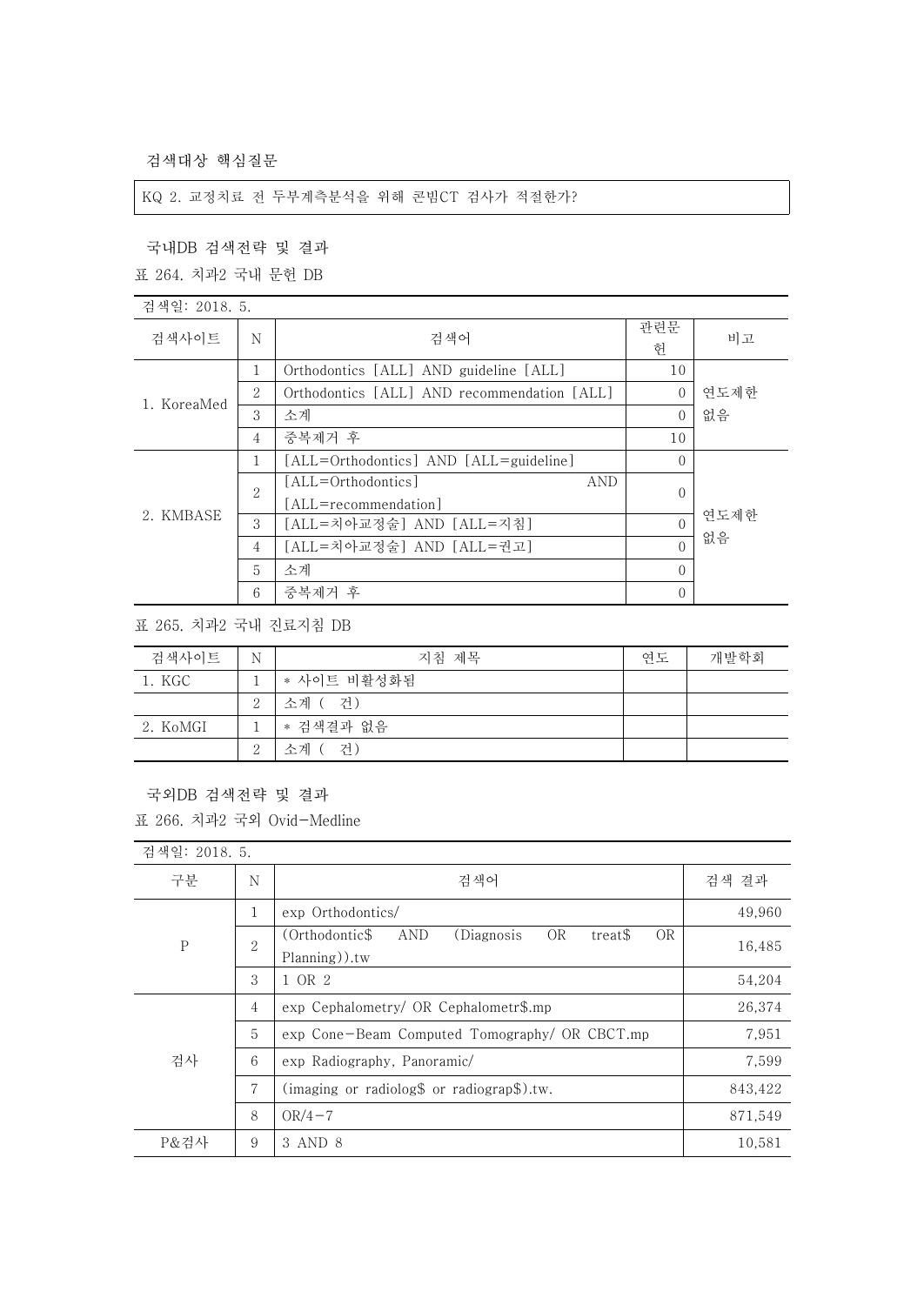| 검색일: 2018. 5. |    |                                                                                     |        |
|---------------|----|-------------------------------------------------------------------------------------|--------|
| 구분            | N  | 검색어                                                                                 | 검색 결과  |
| 지침 필터         | 10 | (guideline\$ or recommendation\$).ti. or (practice guideline<br>guideline).pt<br>or | 99,097 |
| 종합            |    | 9 AND 10                                                                            | 20     |

### 표 267. 치과2 국외 Ovid-Embase

| 검색일: 2018. 5. |                |                                                                                                       |           |
|---------------|----------------|-------------------------------------------------------------------------------------------------------|-----------|
| 구분            | N              | 검색어                                                                                                   | 검색 결과     |
| $\mathsf{P}$  |                | orthodontics/exp                                                                                      | 34,042    |
|               | $\overline{2}$ | (Orthodontic*<br><b>OR</b><br><b>OR</b><br>AND<br>(Diagnosis)<br>treat*                               | 18.293    |
|               |                | $Planning)$ :ab,ti                                                                                    |           |
|               | 3              | 1 OR 2                                                                                                | 41,827    |
|               | 4              | cephalometry/exp OR cephalometry:ab,ti                                                                | 22,378    |
|               | 5              | 'cone beam computed tomography'/exp OR CBCT:ab,ti                                                     | 15,233    |
|               | 6              | panoramic radiography'/exp'                                                                           | 9,155     |
| 검사            | 7              | <b>OR</b><br>radiograp*):ab,ti<br>radiolog*<br>(imaging)<br>or<br><sub>or</sub><br>radiodiagnosis/exp | 2.994.906 |
|               | 8              | $OR/6 - 9$                                                                                            | 3,010,035 |
| P&검사          | 9              | 3 AND 8                                                                                               | 10,563    |
| 지침필터          | 10             | guideline *: ti OR recommendation *: ti                                                               | 125,695   |
| 종합            | 11             | AND 12<br>11                                                                                          | 25        |

# 표 268. 치과2 국외 GIN

| 재이<br>71<br>⋍<br>Ħ<br>$\overline{\phantom{a}}$<br>$-$ | -<br>4010.<br><u>.</u>          |                                                                                   |
|-------------------------------------------------------|---------------------------------|-----------------------------------------------------------------------------------|
| - -<br>т,                                             | 걱색어<br>$\overline{\phantom{a}}$ | 겨교<br>$-$<br>색<br>ごしょう こうきょう こうきょう こうきょう こうきょう こうきょう こうきょう こうきょう こうきょう こうしょう<br>~ |
|                                                       | $1 + 1 -$<br>odontics<br>$\cup$ | ັ                                                                                 |

### 표 269. 치과2 국외 NGC

| 검색일: | 2018.<br>$\sim$<br>ູບ. |       |
|------|------------------------|-------|
| . .  | 검색어                    | 검색 결과 |
|      | Orthodontics           |       |